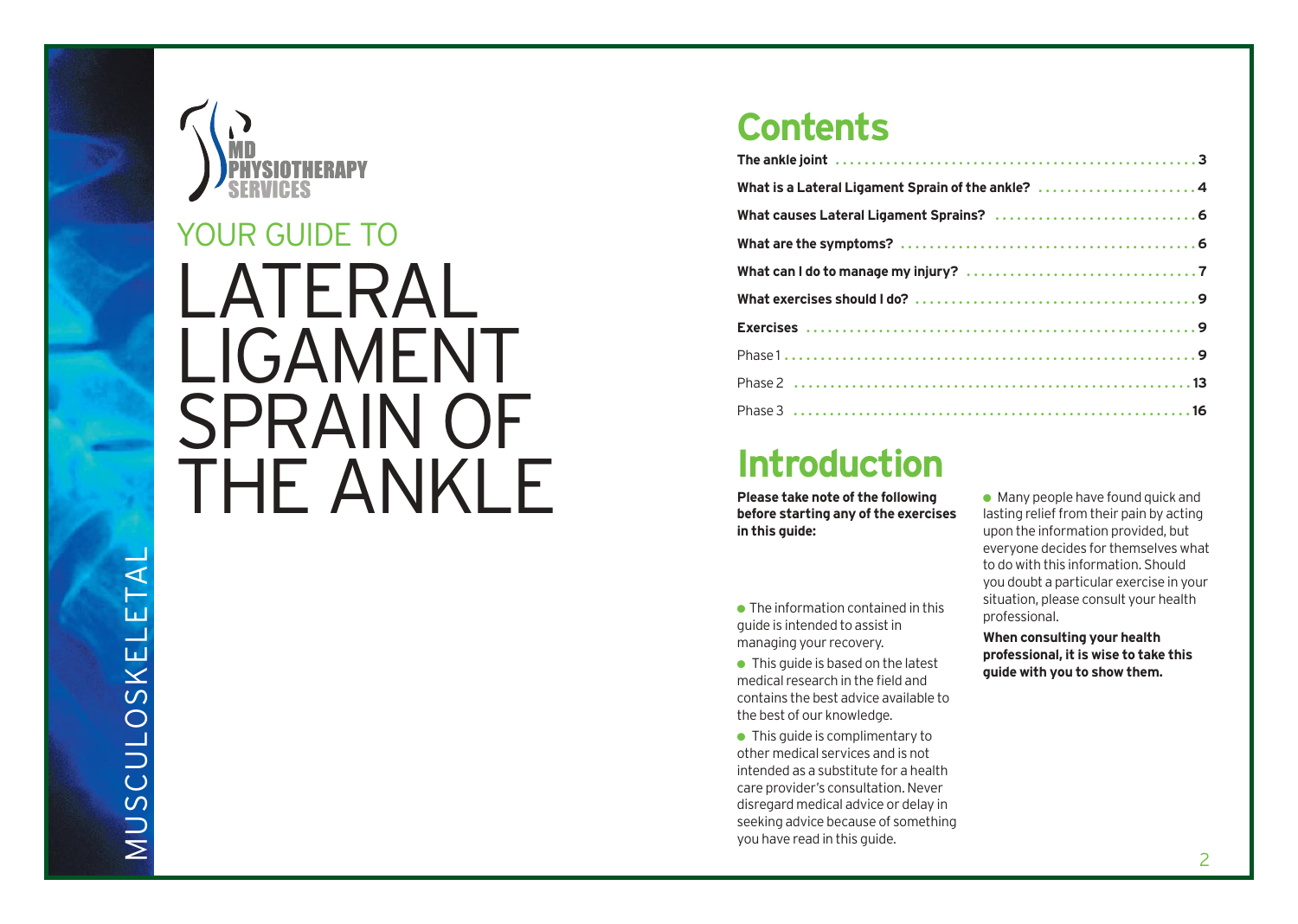### **The Ankle Joint**

The ankle joint is a hinge joint formed between the tibia and fibula (shin bones of the lower leg) and the talus (a bone of the foot). It allows the foot to bend upwards (dorsiflexion) and downwards (plantarflexion). Two bones of the foot, the talus and calcaneus (heel bone) connect to form the subtalar joint which allows the foot to move from side to side (inversion and eversion).



The stability of the foot comes from the structural arrangement of the bones and the surrounding ligaments. Ligaments are bands of tissue that connect one bone to another and are very important in providing stability around a joint. The ligaments allow for motion of the bones at the joint, but only within certain ranges of motion. The outside (lateral aspect) of the ankle is stabilized by three small ligaments while the inside (medial aspect) of the joint is stabilized by one strong ligament which consists of a number of bands and is called the deltoid ligament. The broad fanshaped bands of the deltoid ligament serve to stabilize the inside of the joint, preventing over-pronation (flattening of the arch of the foot) and excessive eversion (outward turning of the sole of the foot), whilst the outside three ligaments prevent excessive inversion (inward turning of the sole of the foot).

### **What is a Lateral Ligament Sprain of Ankle?**

A sprain is an injury that occurs to a ligament, and is caused by a sudden over stretching of the ligament. The degree of overstretch will determine the severity of the injury and which ligaments are damaged. Because of the structure of the ankle and the strength of the deltoid ligament, the medial side of the joint is a lot more stable than the lateral side (outside), with injury to the lateral ligaments being the most common type of ankle injury. The lateral ligaments consist of three short bands that run from the

**NORMAL (PRE-ACCIDENT) CONDITION** 



fibula (shin bone) and attach to various bones of the foot. The anterior talofibular ligament (ATFL) runs at the front of the ankle from the fibula to the talus (bone of the foot), the posterior talofibular ligament (PTFL) runs at the back of the ankle from the fibula to the talus and finally the calcaneofibular ligament (CFL) runs from the fibula to the calcaneus (the heel bone) on the outside (lateral aspect) of the ankle. Each of these ligaments limits specific movements of the ankle and foot and the most

> commonly damaged of these three ligaments is the ATFL. A lateral ligament sprain injury occurs when the foot is suddenly inverted resulting in one or more of these lateral ligaments of the ankle being stretched too far and being either partially or completely torn.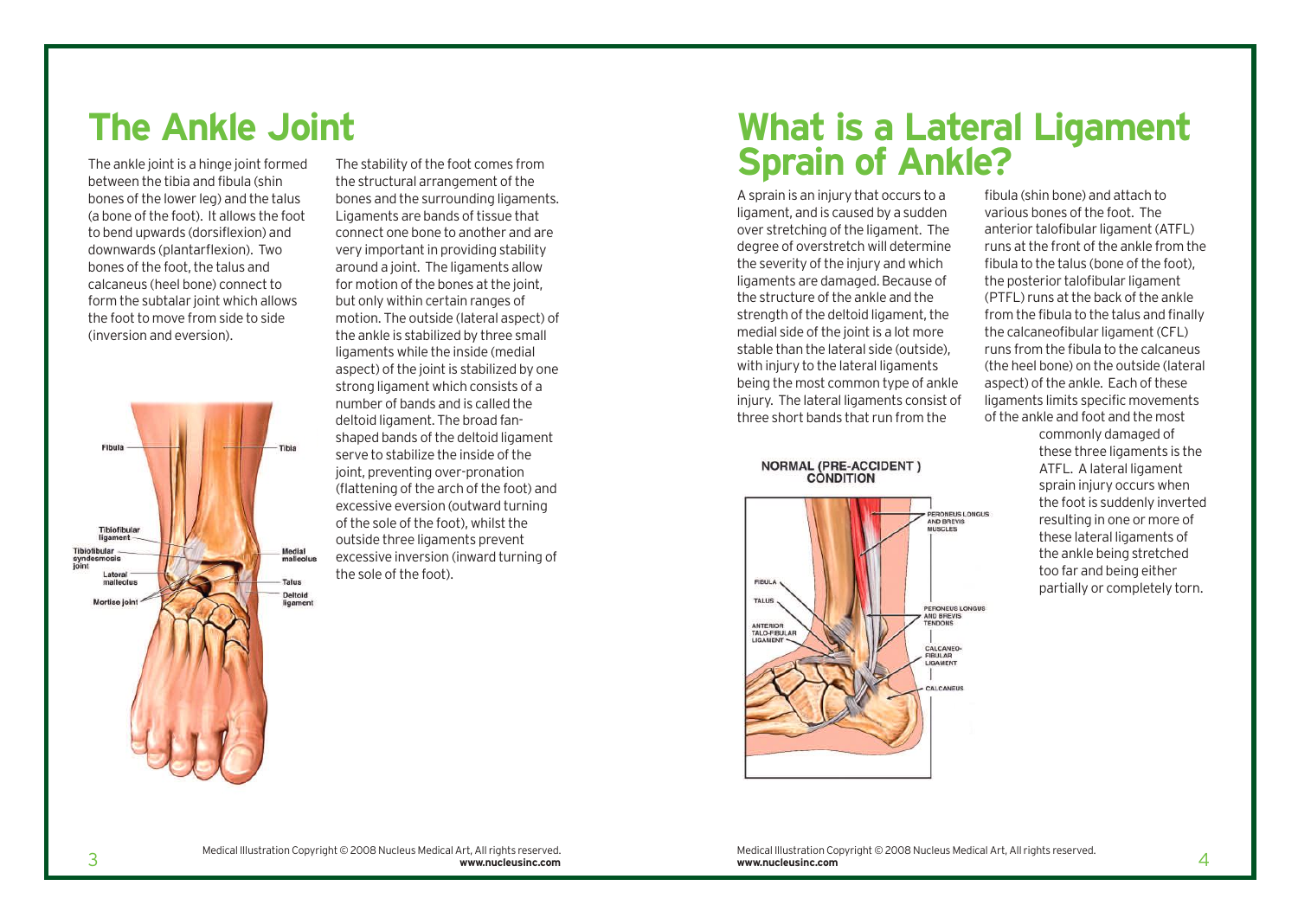Sprains can be divided into three groups depending on the severity of the injury and damage to the ligament.

#### **GRADE I SPRAIN:**

A Grade I (mild) sprain is the most common and requires the least amount of treatment and recovery. The ligaments connecting the ankle bones are over-stretched and damaged microscopically, but not actually torn. The symptoms tend to be limited to; mild pain and swelling, no instability and minimal loss of function i.e. you may be able to walk without crutches, but may not be able to jump or jog

#### **GRADE II SPRAIN:**

A Grade II (Moderate) sprain is more severe and indicates that the ligament has been more significantly damaged, with partial tearing occurring, but no significant instability. There is usually more significant swelling and bruising around the outside of the ankle due to bleeding that has occurred from the tearing of the ligament, and range of movement in the ankle will be reduced. Patients usually have pain with walking, but can take a few steps.

#### **GRADE III SPRAIN**

A Grade III (Severe) sprain is the most severe and indicates that the ligament has been significantly damaged, with a complete tear occurring. There will be significant swelling, bleeding and tenderness around the outside of the joint, abnormal joint movement and most patients complain of significant instability or a giving way of their ankle joint. You are generally unable to fully weight bear due to pain and instability, and will require the use of crutches.

### **What Causes Lateral ligament sprains?**

A lateral ligament sprain of the ankle is caused predominantly by "inversion" injuries in which the foot and heel buckle inwards, towards the other foot and usually occurs during activities that require jumping.

running on uneven surfaces, sudden changes of direction to name but a few. They can however also occur with more routine daily activities such as stepping off a curb or slipping on ice.

### **What are the symptoms?**

Symptoms experienced by patients after a lateral ligament sprain injury will differ according to the grade of injury. Pain, swelling, bruising and tenderness around the outer side of the joint are common symptoms irrespective of the extent of the sprain.

If you have significant symptoms following a sprained ankle, you should consult with your doctor or allied health professional so that the appropriate tests can be performed and the correct treatment prescribed for your level of injury. These more severe symptoms include:

- $\bullet$  Inability to walk on the ankle
- Significant swelling
- Symptoms that don't improve quickly or persist beyond a few days
- Pain that is difficult to manage
- Pain in the foot or above the ankle
- Numbness in the toes

● Marked instability and feelings of giving way in your ankle

If you are experiencing any of these symptoms you may also require an MRI scan or x-ray to determine the extent of damage and rule out any bony injury.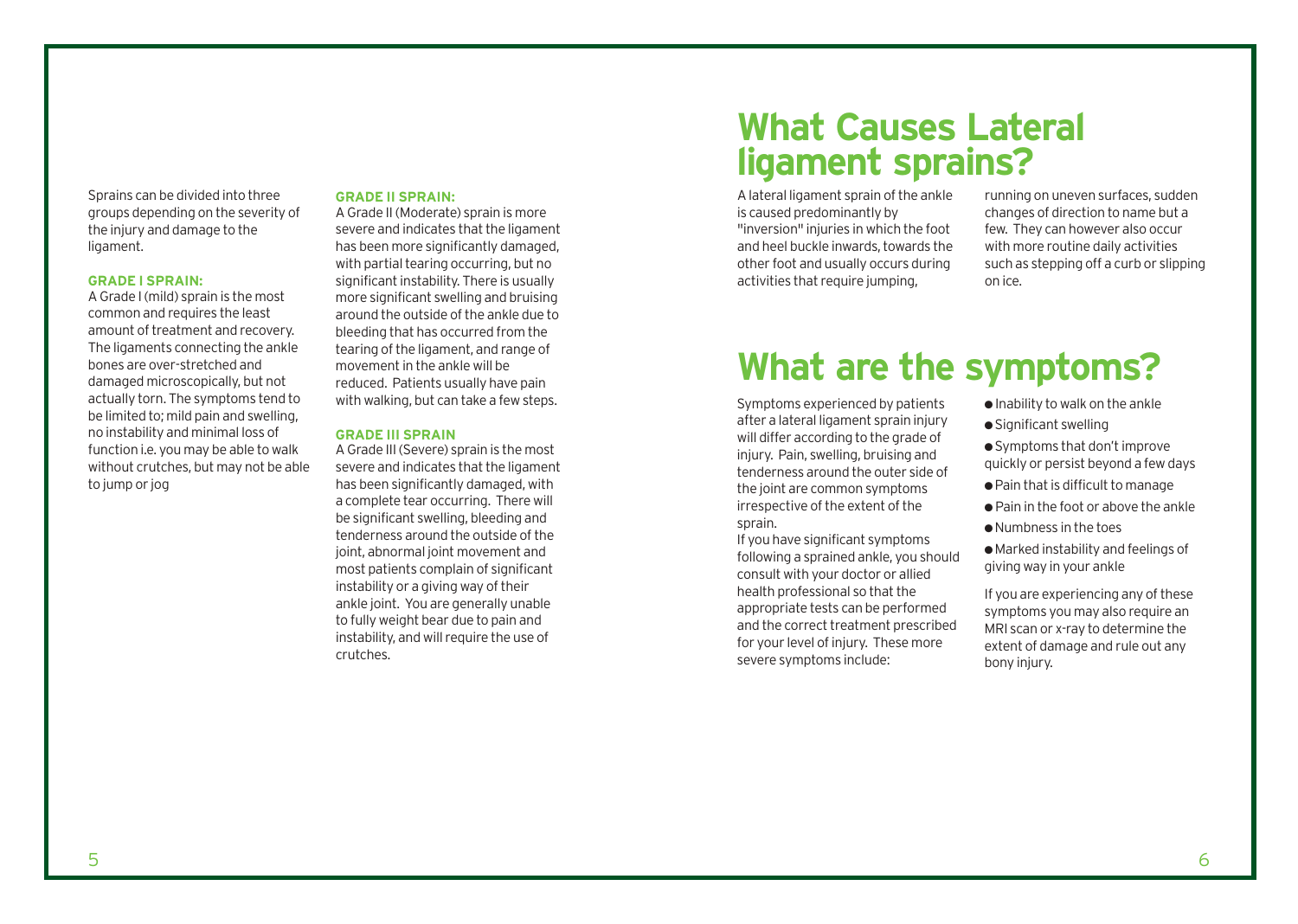**What can I do to manage my injury?**

More severe lateral ligament sprain injuries, including complete tears of the ligaments and fractures of the bone may need different treatment and rehabilitation than a simple ankle sprain. If your symptoms are more severe than a simple grade I or II ligament sprain or if your symptoms do not steadily improve over time then it is important that you see your doctor as soon as possible. The treatment for grades I and II sprains is conservative and should start as soon as possible with weight bearing and more functional strengthening being started as pain allows. The treatment for grade III sprains is more controversial and could include both surgical and/or conservative treatment. It is important to discuss your options with your consultant to determine which treatment will be best for you. If surgery is required a full rehabilitation programme will follow, and it is important that you are committed and compliant with the programme to ensure the best possible outcome after your surgery. Initial management of a lateral ligament sprain irrespective of the grade of injury is the same as that for any sprain injury and includes R.I.C.E. treatment immediately after the injury for the next 48-72 hours.

**Rest:** The first 24-48 hours after the injury is considered a critical treatment period and activities need to be reduced. Gradually put as much weight on the involved ankle as tolerated and discontinue crutch use when you can walk with a normal gait (with minimal to no pain or limp).

**Ice:** For the first 48 hours post-injury, ice pack and elevate the ankle sprain 20 minutes at a time every 3-4 hours. Another popular treatment method is to fill paper cups with water then freeze the cup. Use the frozen cube like an ice cream cone, peeling away paper as the ice melts. Do NOT ice an ankle sprain for more than 20 minutes at a time!! You will not be helping heal the ankle sprain any faster, and you can cause damage to the tissues!

**Compression:** Use compression when elevating the ankle sprain in early treatment. Using a bandage, wrap the ankle from the toes all the way up to the top of the calf muscle, overlapping the elastic wrap by one-half of the width of the wrap. The wrap should be snug, but not cutting off circulation to the foot and ankle. So, if your foot becomes cold, blue, or falls asleep, rewrap!

**Elevate:** Keep your ankle sprain higher than your heart as often as possible. Elevate at night by placing books under the foot of your mattresses--just stand up slowly in the morning.

**Physiotherapy:** A physiotherapist will use treatments such as soft tissue mobilisation, deep friction massage, acupuncture, electrotherapy etc, which will all serve to aid in the recovery process of the ligaments and surrounding soft tissue, helping you get back to full function as soon as possible after your injury. They will also be able to provide you with a rehabilitation programme to strengthen the joint and restore its proprioceptive function (awareness of your ankle joint in space), restore full function and prevent future injury from occurring.

#### **Important: Limit Immobilization** -

Immobilization can cause significant problems after ankle sprains. ● Patients will feel better if placed in cast or a walking boot, but this can lead to a stiff ankle, delay rehab, and make their ankle prone to re-injury, if the immobilization is carried on for too long.

●Injured ankle ligaments will form scar tissue while healing. This scar tissue is tighter, and less organized when patients have their joint completely immobilized. The ligaments heal with tissue that is the appropriate length and of better quality when ankle movement is initiated earlier. When the ligaments scar excessively, normal movements can become painful, and the ankle can be prone to re-injury.

 $\bullet$  Even if walking is painful out of a boot, patients should remove the boot several times a day to work on mobility exercises.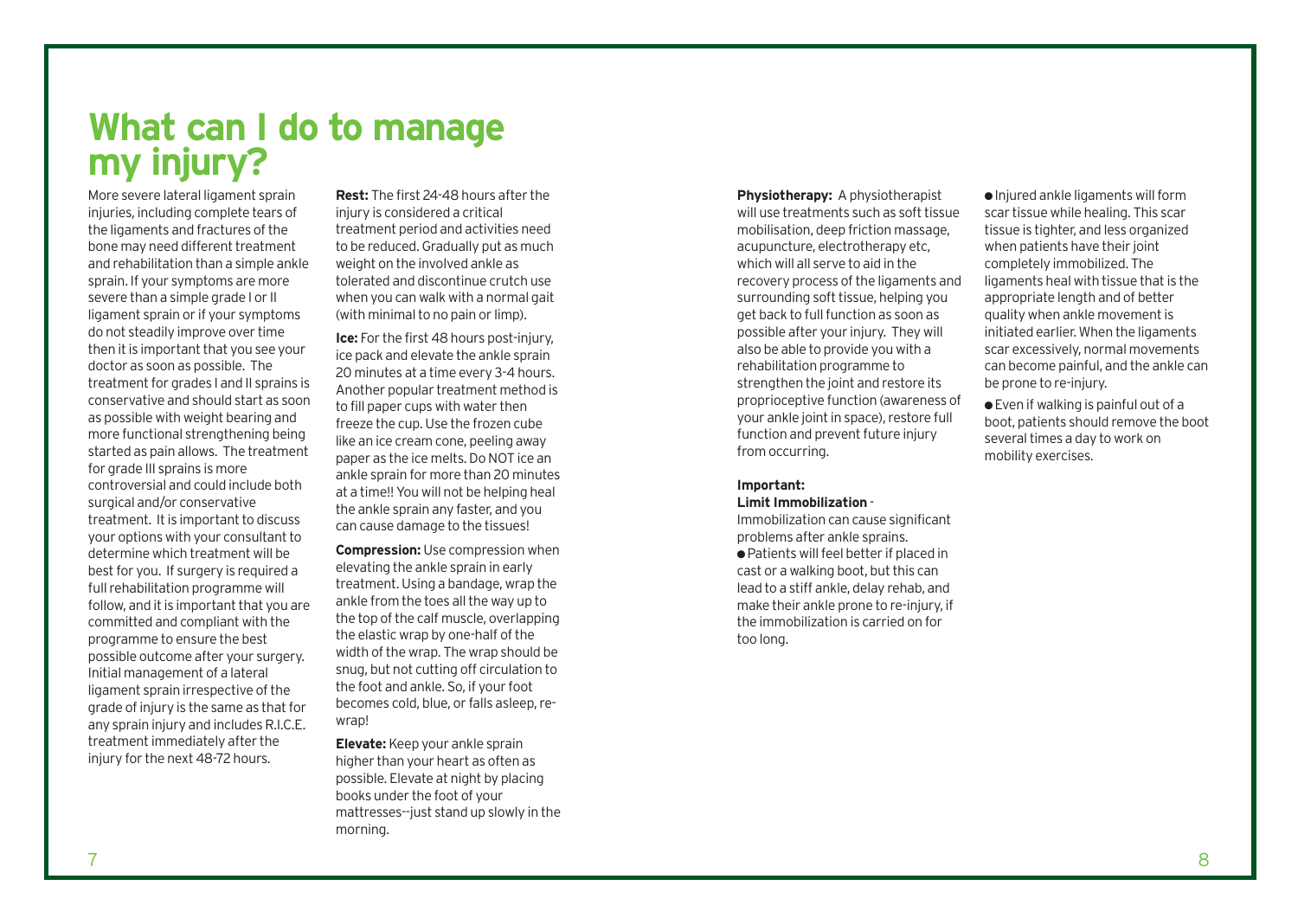## **What exercises should I do?**

normally.

It is important that you are aware that this is a general exercise programme for a lateral ligament sprain, which

## **Exercises**

● Keep all exercises in your pain free limits. Trying to work in painful ranges will only prolong your recovery.

 $\bullet$  If you experience pain during any of the exercises, decrease the intensity of the exercises by:

- decreasing the number of sets ● decreasing the number of repetitions
- decreasing the range of movement
- decreasing the resistance

## **Exercises** phase 1

### **STRETCHES**

● Repeat each of these stretches **3 times** (on both sides if necessary). ● Hold a steady stretch, **do not bounce**.

● Do all exercises slowly and breathe

can be adjusted depending on advice that you have been given by your health professional on assessment.

● Progress gradually according to your own level of comfort. ● Following exercise, stiffness or fatigue may result but should not last longer than 24 hrs. The symptoms of your injury should not be aggravated.

● Hold each stretch for at least **30 seconds**.



**CALF STRETCH**  Keeping back leg straight, with heel on floor and turned slightly outward, lean into wall until a stretch is felt in calf.



#### **SOLEUS STRETCH**

Keep the back leg slightly bent, with the heel on the floor and pointing in a straight line to the wall. Lean into the wall until a stretch is felt in the lower calf.



#### **PLANTAR FASCIITIS STRETCH**

Stand with the ball of one foot on a stair. Slowly reach for the bottom of the step with your heel until a stretch is felt through the arch of your foot.

#### **QUADRICEPS STRETCH**

Lying on your right side, your right arm extended up to cushion your head, use your left hand to grasp



your left ankle as you bend your left knee backwards. You should feel the stretch along the front of your thigh. It is important to keep the other leg bent at both the hip and the knee, so as not to hyperextend your back. A towel can be used to aid you in this stretch if you are unable to reach your ankle or bend your knee too far.



#### **HAMSTRING STRETCH**

Lying on back with one leg straight, raise the bent knee towards your and hold behind your knee. Now slowly straighten your knee until a stretch is felt in the back of the thigh. A towel can be used to aid you in this stretch.

Exercise images licensed from Visual Health Information

10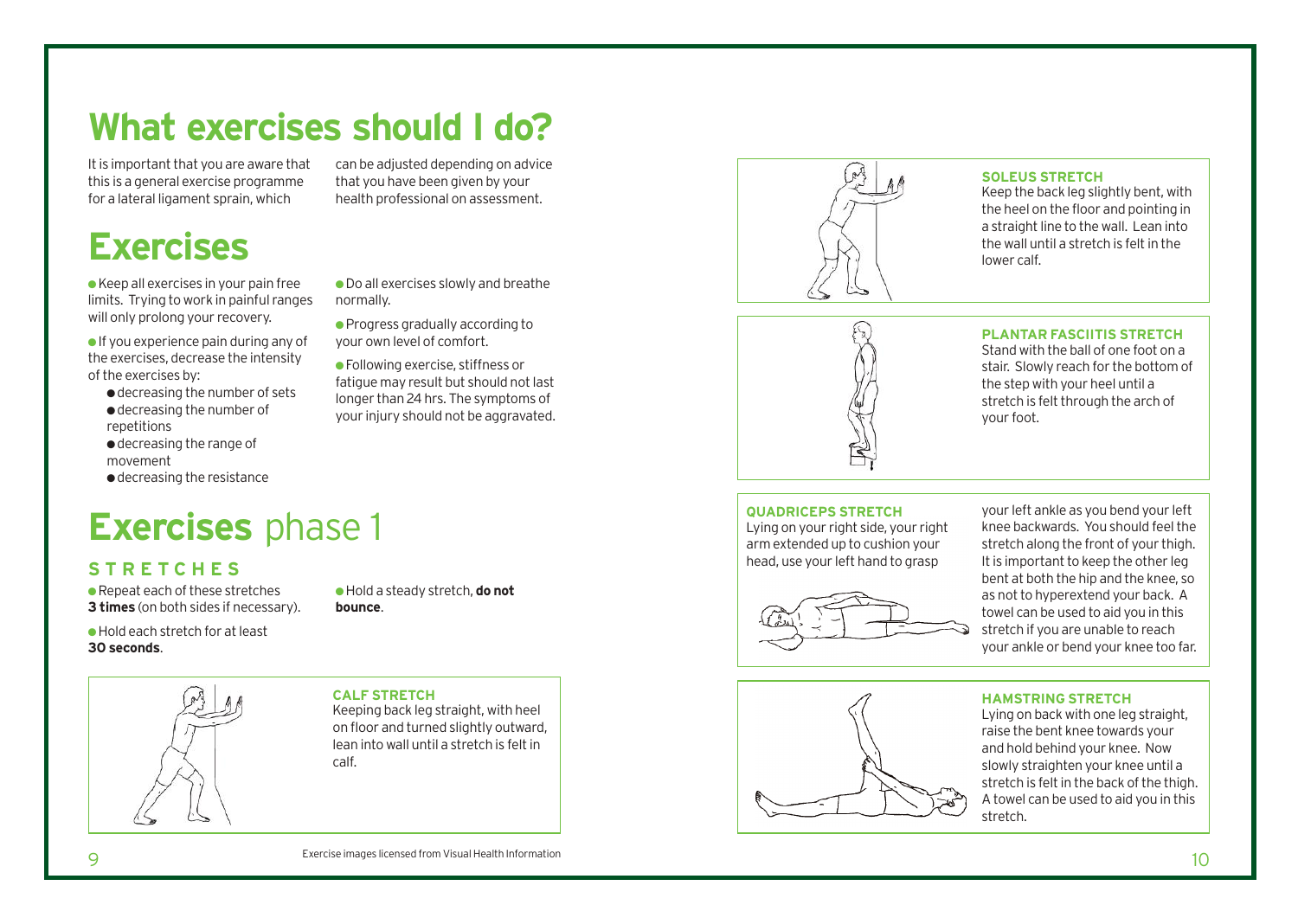### **Exercises** phase 1 (continued)

### **STRENGTHENING EXERCISES**

exercise regarding sets and repetitions

●Always work in a pain free range of movement



#### **ANKLE ALPHABET** Using your ankle and foot, trace the letters of the alphabet. Perform the

 $A$  to  $Z$ 



#### **ISOMETRIC DORSIFLEXION** Place a rolled pillow between the feet, and press the top of your injured foot up against the sole of your uninjured foot. Hold for 5-10

seconds and repeat 10 times

#### **ISOMETRIC PLANTAR FLEXION**

Place a rolled pillow against the wall, and press your foot into the pillow. Hold for 5-10 seconds and repeat 10 times

#### **ISOMETRIC INVERSION**

With rolled pillow between feet, press inner border of feet into pillow. Hold for 5-10 seconds and repeat 10 times



#### **ISOMETRIC EVERSION**

Place a rolled pillow against the wall and press the outer border of foot into pillow. Hold for 5-10 seconds and repeat 10 times.



#### **CALF RAISES**

Supporting yourself against a wall, stand on one leg and raise up onto your toes in the following manner: First onto your big toe, then onto the middle of your foot, and lastly onto your little toe. Repeat this sequence 10 times.



#### **STORK STANDING**

● Balance on one leg for 30 seconds and repeat with the other leg.  $\bullet$  Repeat the above with your eyes closed.

If this is too painful at the s tart of the programme, start by sitting on a chair with your foot on a cushion and move your foot forwards and backwards, side to side on the cushion. Get your ankle used to the movements and taking pressure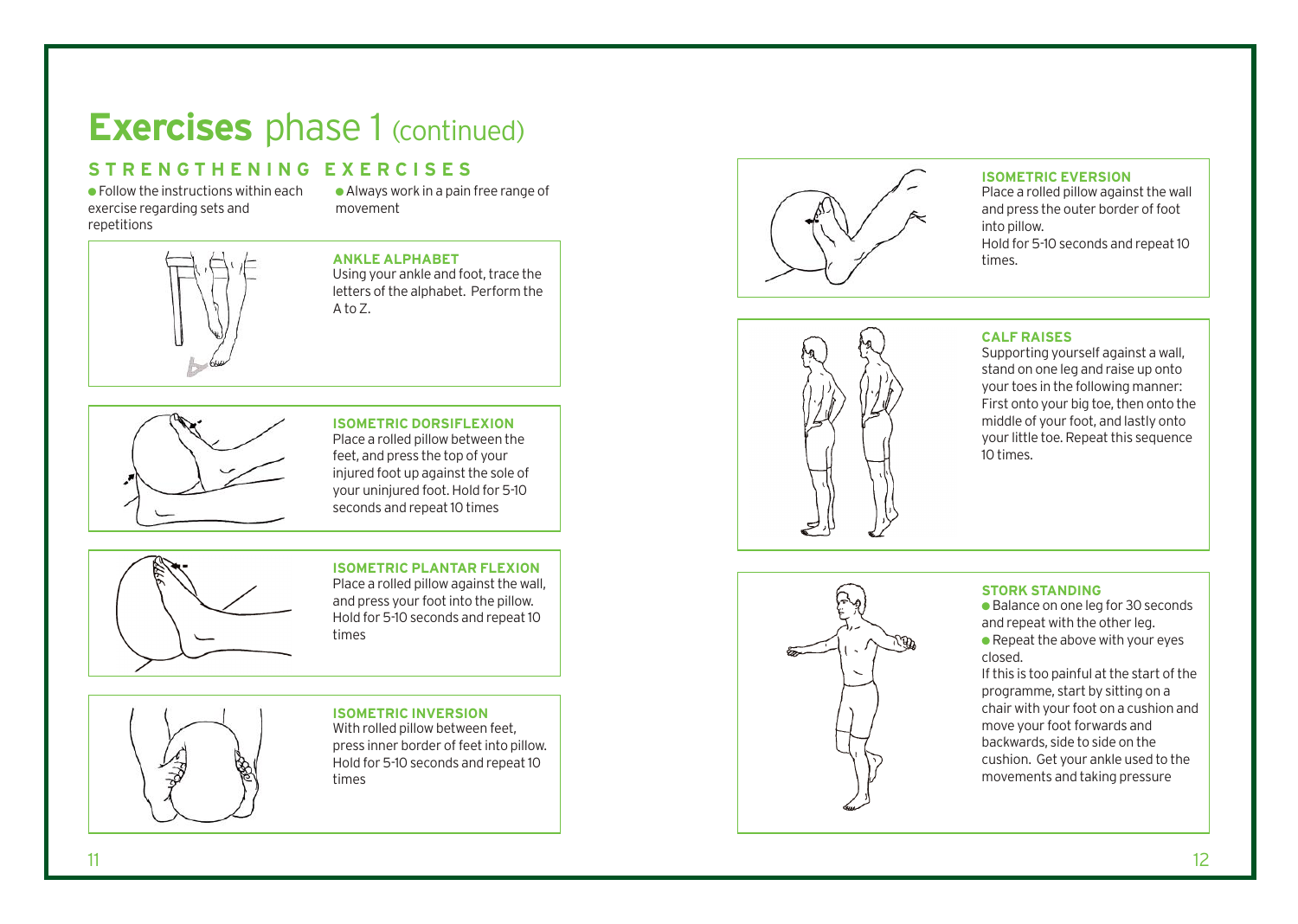### **Exercises** phase 2

Phase 2 exercises can be started when you are able to do all the Stretching and Strengthening exercises in Phase 1 with no adverse effects and good control. Continue to work in a pain free range of motion, and continue to do the stretching

exercises of phase 1 with each exercise session. Only progress to doing the hopping and running exercise when you are pain free with all the static weight bearing exercises i.e. stork standing, lunging and stork stand pickup

### **STRENGTHENING EXERCISES**

● Do **2-3 sets** of 1**0-15 repetitions** (or as directed in the exercise)

● Do each exercise within your **pain free range** .

● An **elastic/ theraband** should be used for these exercises as shown in the pictures

#### **SINGLE LEG CALF RAISE**

Supporting yourself against a wall, stand on one leg and raise up onto your toes in the following manner: Fir st on to your big toe, then onto the middle of your foot, and lastly onto your little toe. Repeat this sequence 10 times.

#### **TOE RAISE**

Standing with your feet shoulder width apart and a wall supporting your back. Now rock back onto your heels, pulling your toes towards your shins.



#### **RESISTED DORSIFLEXION**

With the tubing anchored to a fixed object, pull the foot towards your face. Return slowly to your starting position.



#### **RESISTED PLANTAR FLEXION**

Whilst holding one end of the tubing and the other tied around your ankle, press the foot downwards. Return slowly to your starting position.



#### **RESISTED INVERSION**

Cr o ss your leg with the ankle you ar e exercising underneath. Anchor the tubing around the upper foot and slowly turn the lower foot inward.



#### **RESISTED EVERSION**

With the tubing around one ankle, slowly turn the foot outwards.

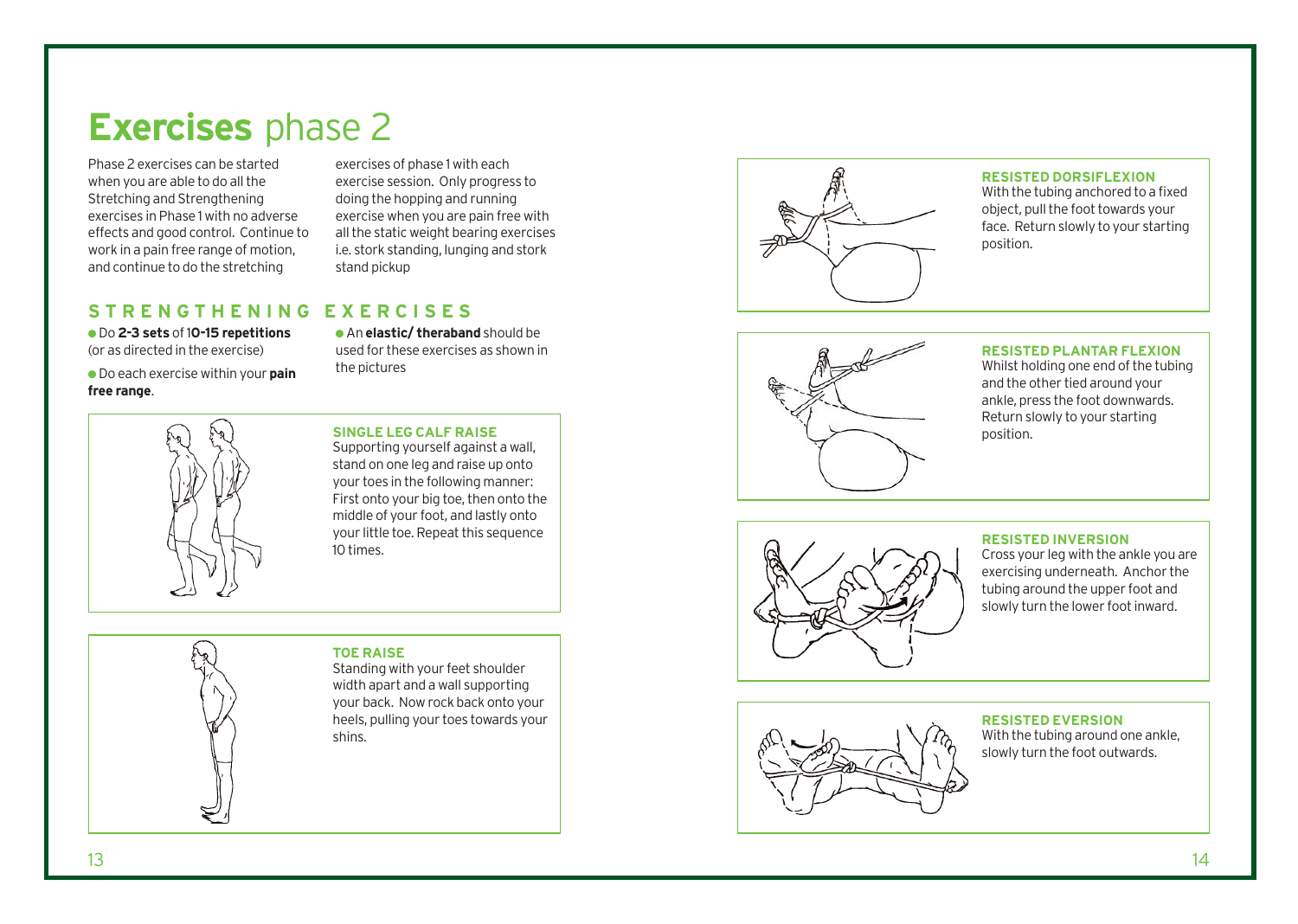### **Exercises** phase 2 (continued)



#### **STORK STANDING**

● Balance on one leg for 30 seconds and repeat with the other leg.  $\bullet$  Repeat the above with your eyes closed.

If this is too painful at the start of the programme, start by sitting on a chair with your foot on a cushion and move your foot forwards and backwards, side to side on the cushion. Get your ankle used to the movements and taking pressure Progress the above to standing on an unsteady surface, e.g. a cushion or a narrow piece of wood.

#### **STORK STAND PICK-UP**

Standing on one leg, with your weight on your heel, bend down to pick up a weight with the opposite hand ensuring that your weight stays on your heel, and that your knee goes down in line with your second toe. Also ensure that your knee and not your back does the bending work. Repeat 10 times on each leg (up and down is one repetition)

### **Exercises** phase 3

Progress to this phase once you are able to complete the exercises in phase 2 with control and pain free.

#### **FUNCTIONAL EXERCISES**



#### **LUNGES**

Place one foot in front of the other. Bend both knees together until you have a 90° bend in both. Ensure that your front knee does not go over your front foot when bending to 90°. Return to the starting position. Perform 1 set of 10 reps per leg (complete all 10 reps with the one foot forward before changing and starting with the other leg in front). Progress this exercise to stepping lunges (i.e. start with feet together and step into a lunge position) once you are pain free with the above. Again when you lunge down, make sure that both knees are at a 90° angle and then return to the starting position